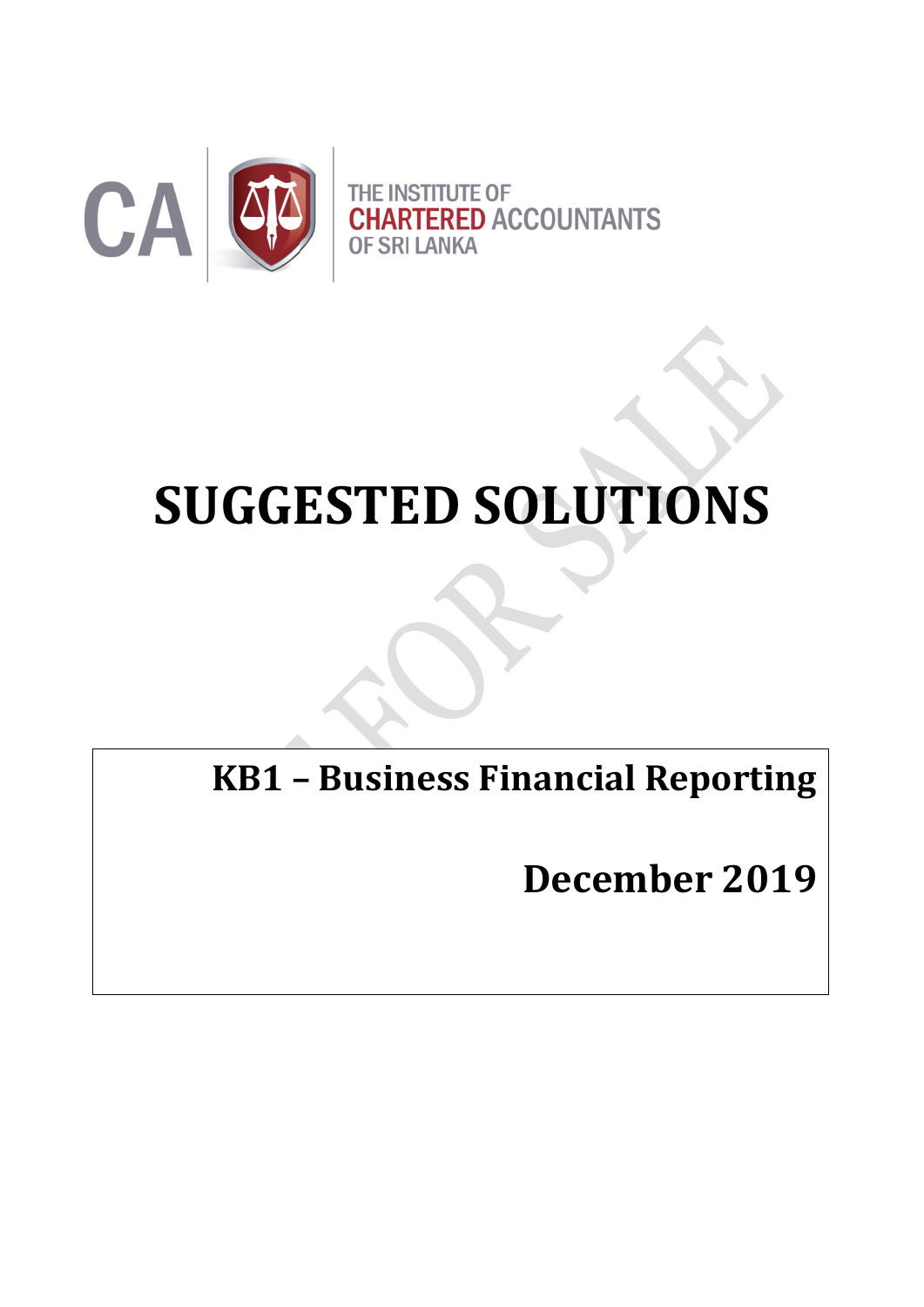# **SECTION 1**

#### **Answer 01**

Relevant learning outcome/s: 1.1.1 and 1.3.1 Study text reference: Pages 13 –16 and 43

#### (a)

According to the Conceptual Framework, an asset is a resource controlled by an entity as a result of past events and from which future economic benefits are expected to flow to the entity.

- (i) Even though it is likely that that the introduction of new designs will contribute to future economic benefits, the designer may join BIT's competitor and therefore cannot be controlled by the company. Therefore the salary paid does not meet the definition of an asset.
- (ii) As BIT has paid the taxes, it is a resource controlled by the company as a result of past events. Future economic benefits embodied in an asset may flow to the entity in a number of ways. One such way is using it to settle a liability. Since the amount paid can be used against a future tax liability taxes paid is an asset to the company.

#### (b)

- Ensuring the formulation and implementation of a sound business strategy.
- Appointing the chair and senior independent director if relevant.
- Ensuring the CEO and the management team possess the skills, experience and knowledge to implement the desired strategy.
- Approving budgets and major capital expenditure.
- Determining limits of authority and financial delegation.
- Ensuring integrity of information, internal controls, business continuity and risk management.
- Ensuring compliance with laws and regulations, and effective control of company activities.
- Ensuring all stakeholders' interests are taken into account in decision making.
- Recognising sustainable business developments in decision making and intergrated
- Ensuring reporting adoption of effective CEO and key management succession plan.
- Ensuring the company's values, standards, accounting policies and financial regulations are adopted/upheld.
- Establishing a process of monitoring and evaluation of plan implementations, budgets etc.
- Establishing a process for corporate reporting on an annual and quarterly basis.
- Fulfilling other vital board transactions based on the maturity/complexity of the company.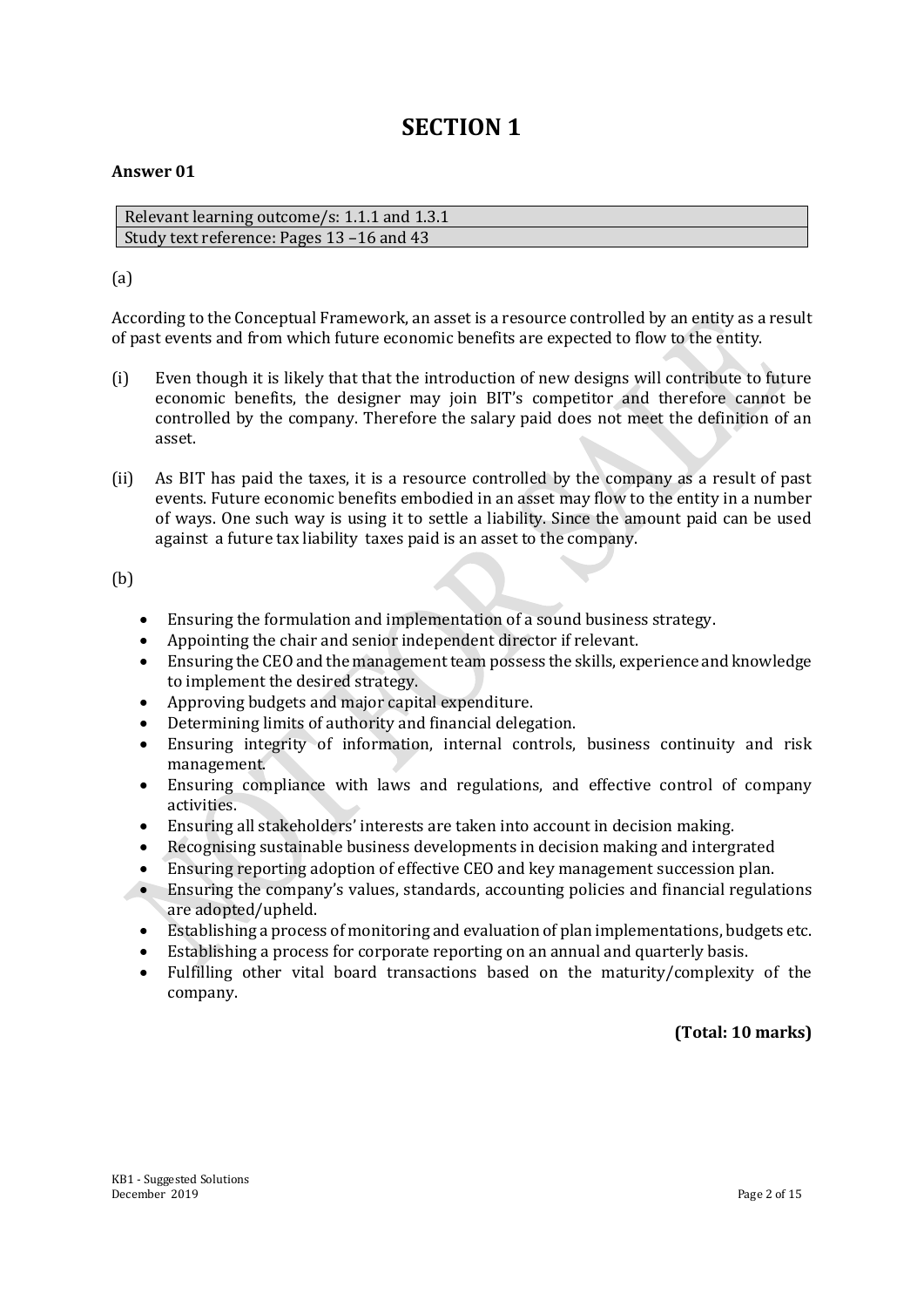| Relevant learning outcome/s: 2.1 |
|----------------------------------|
| Study text reference: Page 93    |
|                                  |

| Amortisation of grant received to represent the relevant amount of the<br>asset's depreciation |                 |
|------------------------------------------------------------------------------------------------|-----------------|
|                                                                                                | <b>Rs. '000</b> |
| For 2016 (20,000/10 $*9/12$ )                                                                  | 1,500           |
| For 2017                                                                                       | 2,000           |
| For 2018                                                                                       | 2,000           |

| <b>Extract of the income statement</b> |            |                 |
|----------------------------------------|------------|-----------------|
| For the year ended 31 December 2018    |            |                 |
|                                        |            | <b>Restated</b> |
|                                        | 2018       | 2017            |
|                                        | (Rs. '000) | (Rs. '000)      |
| Revenue                                | 340,100    | 301,420         |
| Gross profit                           | 68,020     | 60,284          |
|                                        |            |                 |
| Amortisation of grants                 | 2,000      | 2,000           |
| <b>Expenses</b>                        | (40, 200)  | (37, 520)       |
| Net profit                             | 29,820     | 24,764          |
|                                        |            |                 |

| <b>Extract of the statement of changes in equity</b> |                 |  |  |  |
|------------------------------------------------------|-----------------|--|--|--|
| As at 31 December 2018                               |                 |  |  |  |
|                                                      |                 |  |  |  |
| <b>Retained earnings</b>                             | <b>Rs. '000</b> |  |  |  |
| <b>Balance as at 1 January 2017</b>                  | 1,516,716       |  |  |  |
| Correction of prior period error                     | 1,500           |  |  |  |
| Profit for the year                                  | 24,764          |  |  |  |
| <b>Balance as at 31 December 2017</b>                | 1,542,980       |  |  |  |
| Profit for the year                                  | 29,820          |  |  |  |
| <b>Balance as at 31 December 2018</b>                | 1,572,800       |  |  |  |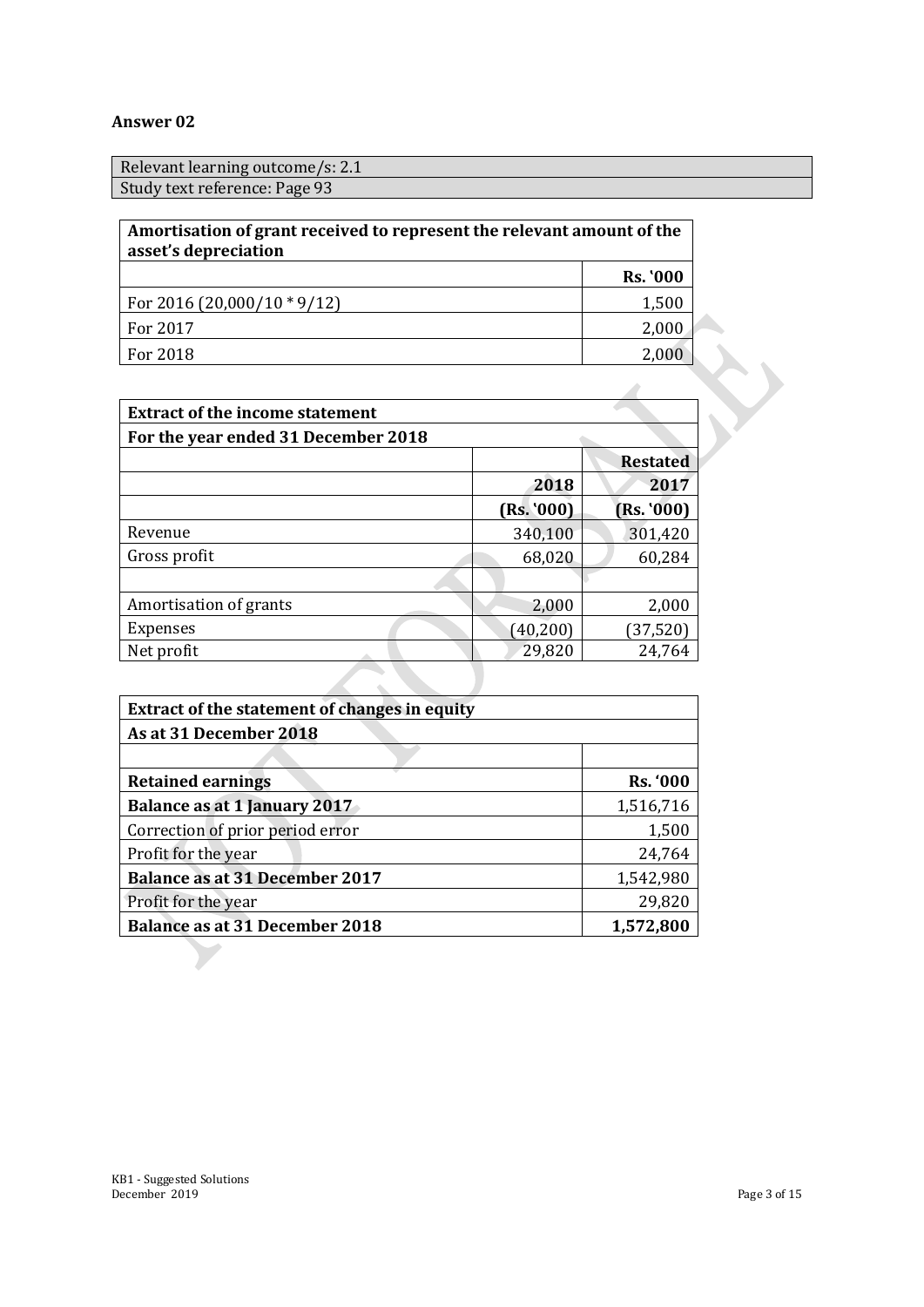| <b>Extract of the statement of financial position</b> |            |                 |  |  |
|-------------------------------------------------------|------------|-----------------|--|--|
| As at 31 December 2018                                |            |                 |  |  |
|                                                       |            | <b>Restated</b> |  |  |
|                                                       | 2018       | 2017            |  |  |
|                                                       | (Rs. '000) | (Rs. '000)      |  |  |
| <b>Reserves</b>                                       |            |                 |  |  |
| Retained earnings                                     | 1,572,800  | 1,542,980       |  |  |
|                                                       |            |                 |  |  |
| <b>Non-current liabilities</b>                        |            |                 |  |  |
| Deferred income                                       | 14,500     | 16,500          |  |  |

Disclosures

- (1) The company has not amortised the government grants received of Rs. 20 million to purchase the depreciable asset worth Rs. 30 million. During the year, the said error was corrected by restating the opening balances for the earliest period presented per LKAS 8.
- (2) Due to the correction of this error, the government grants of Rs. 20 million shown under equity previously were reflected as deferred income under non-current liabilities at the unamortised amount as at the reporting date.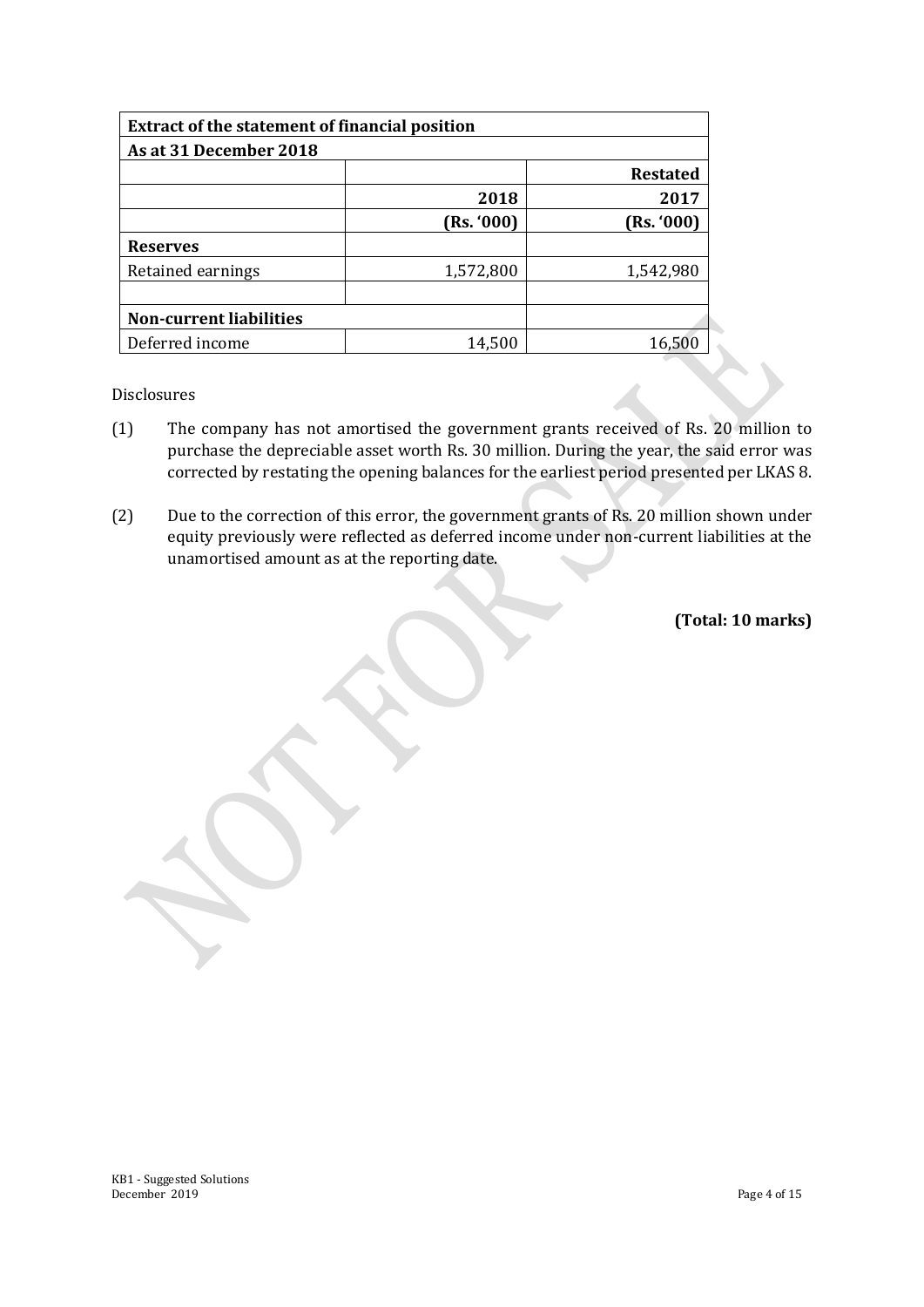| Relevant learning outcome/s: 2.2      |  |
|---------------------------------------|--|
| Study text reference: Pages 341 – 355 |  |

|                                | <b>Provision matrix</b> |                           |                               |                               |                          |
|--------------------------------|-------------------------|---------------------------|-------------------------------|-------------------------------|--------------------------|
|                                | <b>Current</b>          | $1 - 30$ days<br>past due | $31 - 60$<br>days past<br>due | $61 - 90$<br>days past<br>due | Over 90 days<br>past due |
| Probability of<br>default (PD) | 8.53%                   | 15.79%                    | 26.32%                        | 47.00%                        | 100.00%                  |
| Loss given default<br>(LGD)    | 5.00%                   | 5.00%                     | 5.00%                         | 5.00%                         | 5.00%                    |
| Default rate                   | 0.43%                   | 0.79%                     | 1.32%                         | 2.35%                         | 5.00%                    |

\* Application of LGD rate across all the buckets

| Debtor aging                                             | <b>Gross carrying</b><br>amount<br>(Rs. million) | <b>Collective</b><br>impairment<br>(Rs. million) | <b>Individual</b><br>impairment<br>(Rs. million) | <b>Total</b><br>impairment<br>(Rs. million) |
|----------------------------------------------------------|--------------------------------------------------|--------------------------------------------------|--------------------------------------------------|---------------------------------------------|
| Current                                                  | 160                                              | 0.688                                            |                                                  | 0.688                                       |
| $1 - 30$ days past due                                   | 90                                               | 0.711                                            |                                                  | 0.711                                       |
| $31 - 60$ days past due                                  | 45                                               | 0.594                                            | $\overline{a}$                                   | 0.594                                       |
| 61 - 90 days past due                                    | 35                                               | 0.823                                            | $\blacksquare$                                   | 0.823                                       |
| Over 90 days past due                                    | 48                                               | 2.400                                            | 2.00                                             | 4.400                                       |
| <b>Provision before</b><br>economic factor<br>adjustment |                                                  | 5.21                                             | 2.00                                             | 7.216                                       |

**(Total: 10 marks)**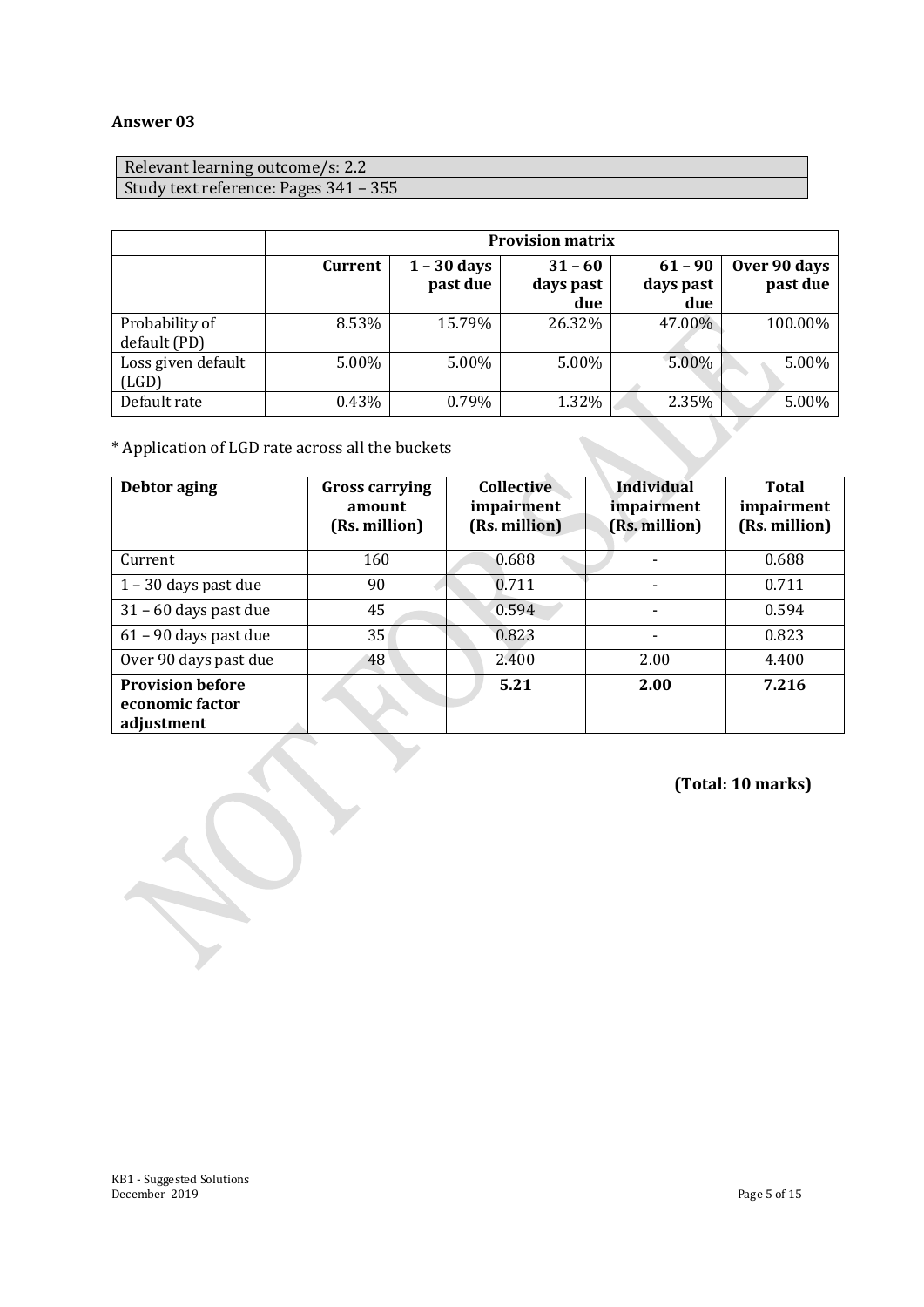| Relevant learning outcome/s: 4.1      |  |
|---------------------------------------|--|
| Study text reference: Pages 632 - 666 |  |

#### (a)

|       |                    | 2018   | 2017   |
|-------|--------------------|--------|--------|
| (i)   | Gross profit ratio | 20%    | 25%    |
| (i)   | PBIT margin        | 2.598% | 3.75%  |
| (iii) | Current ratio      | 2:1    | 1.75:1 |
| (iv)  | Quick ratio        | 0.91:1 | 1.03:1 |

(b) When the gross profit amounts are considered, the highest gross profit was recorded in 2018. However, the GP ratio is only 20% in 2018 compared to 25% in 2017. Even though revenue significantly increased (by 55%), it appears that the company was not able to manage its cost of sales to maintain the previous year's GP margin. Further it is possible that the increase in revenue came from an increase in quantity. Since the GP margin had decreased, there could have been a reduction in the selling price.

Similarly, the PBIT margin also came down in 2018 to 3% from 4% in 2017, perhaps as a result of not implementing cost reduction measures.

In terms of liquidity, in 2018 the company recorded a healthy current ratio compared to other years. However, it is clear from the quick ratio that XYZ shows a better current assets position due to a high level of inventory held by the company. In 2018, possible inefficiencies in managing inventory, such as having slow moving inventory, is visible from the quick ratio. Therefore, in terms of short-term solvency, the company had more liquid assets to meet short-term liabilities in 2017. In 2018, the company has not maintained adequate liquid assets and not managed its working capital properly**.**

Accordingly, the statement made by the CEO is not accurate**.**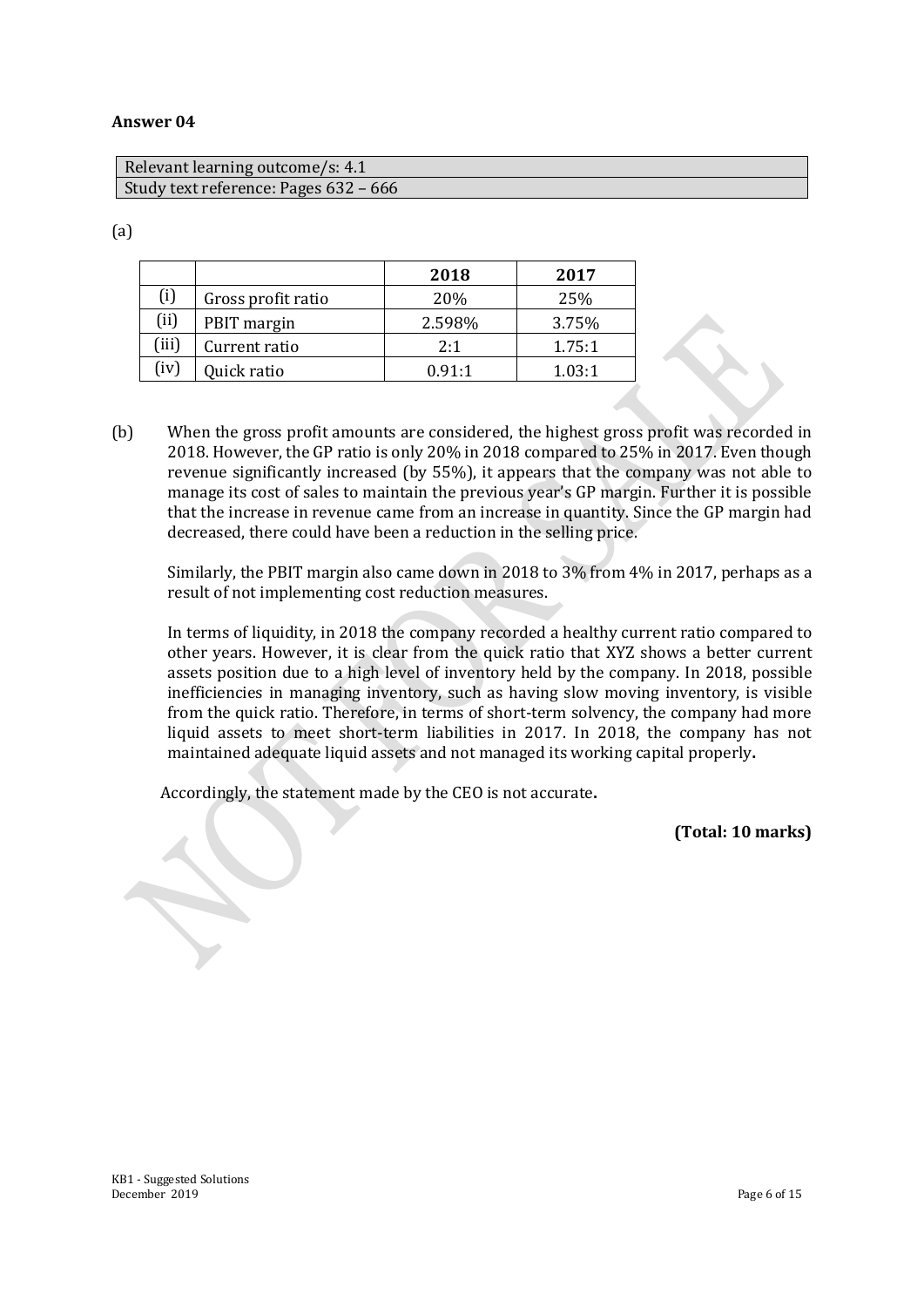Relevant learning outcome/s: 2.1 and 2.3 Study text reference: Pages 194 – 206 and 594 – 610

(a)

In the statement of cash flows:

(i) There is no cash movement. Therefore nothing should be reflected in the statement of cash flows from this share issue other than removing the non-cash element from the movement of the related party account balance under changes in working capital**.**

> **Either**   $\alpha$ **f answer**

- (ii) Dividends paid may be classified as a financing cash now because it is the cost of obtaining financial resources. Alternatively, dividends paid may be classified as an operating cash flow in order to assist users to determine the ability of the company to pay dividends out of operating cash flows.
- (iii) These investments with very short-term maturities are components of cash and cash equivalents as at the year end.
- (b) The company should account for each lease component within the contract as a lease separately from the non-lease component of the contract. It should allocate the consideration in the contract to each lease component on the basis of the relative standalone price of the lease component and the standalone price of the non-lease component.

| <b>Combined contract</b> |                            | <b>Monthly charge (Rs.)</b> |
|--------------------------|----------------------------|-----------------------------|
| Lease component          | $(27,000/30,000 * 28,000)$ | 25.200                      |
| Non-lease component      | $(3,000/30,000 * 28,000)$  | 2,800                       |
|                          |                            | 28,000                      |

The non-lease component represents maintenance service charges (Rs. 2,800 per month) and it should be charged to profit in the period in which they are incurred.

SLFRS 16 *Leases* requires the lease component to recognise a right-of-use asset and an associated liability at the inception of the lease.

The right-of-use asset is measured at cost less any accumulated depreciation and impairment losses. The cost of the right-of-use asset includes the amount of lease liabilities recognised, initial direct costs incurred, and lease payments made at or before the commencement date. The recognised right-of-use asset is depreciated on a straight line basis over the shorter of its estimated useful life and the lease term.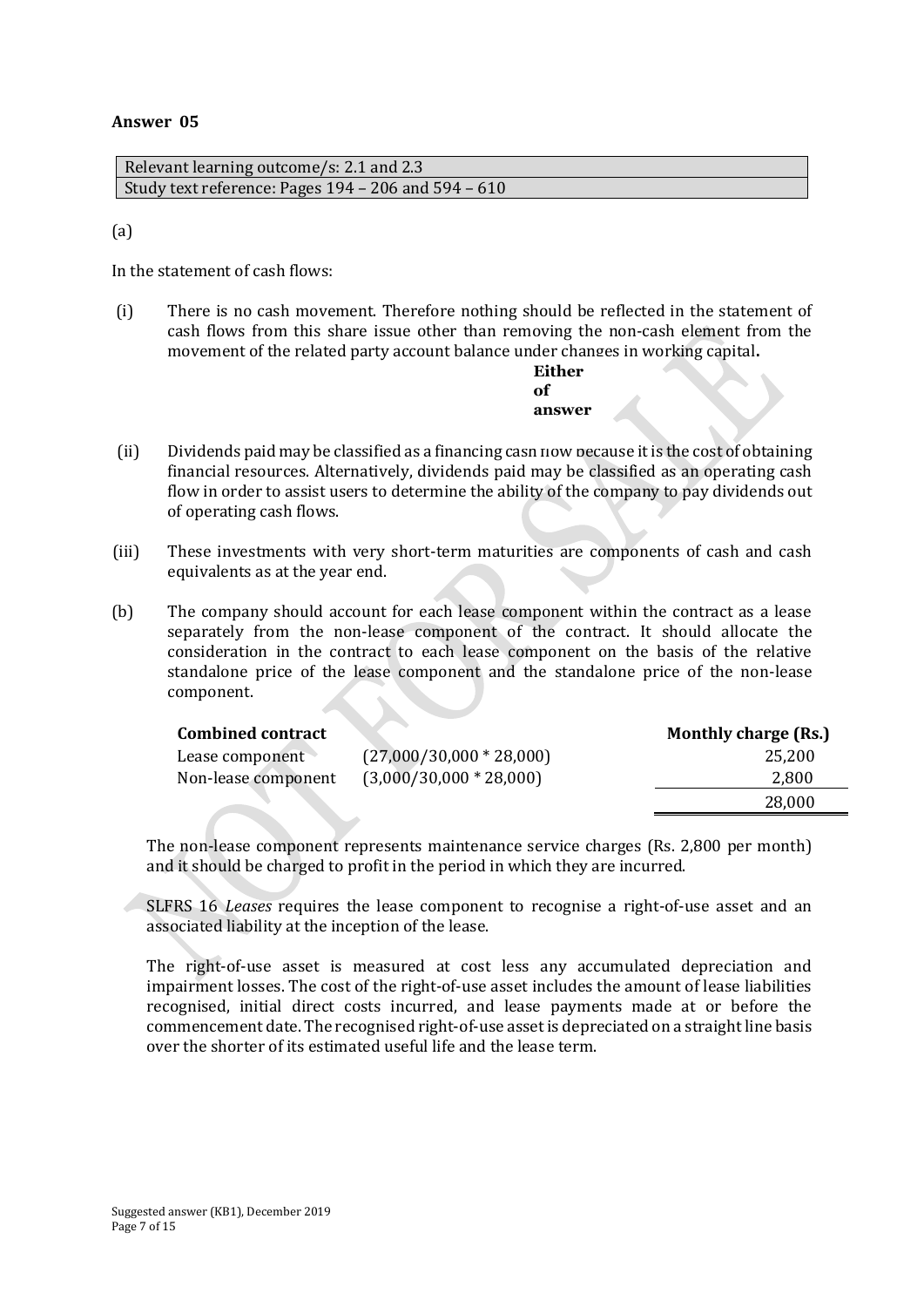#### **Initial recognition of right-of-use asset**

|                                                        | Rs.     |
|--------------------------------------------------------|---------|
| Lease liability/present value of future lease payments | 616,895 |
| Legal and installation charges                         | 31,905  |
| Rent advance payment                                   | 151,200 |
|                                                        | 800,000 |

|                                           | <b>April 2019</b> |
|-------------------------------------------|-------------------|
| Right to use asset – gross carrying value | 800,000           |
| Depreciation (800,000/36)                 | (22, 222)         |
| Accumulated depreciation                  |                   |
| Right to use asset – net carrying value   | 777.778           |

At the commencement of the lease, the company should recognise the lease liability, measured at the present value of lease payments to be made over the lease term. In calculating the present value of lease payments, the company should use the interest rate implicit in the lease. After the commencement date, the amount of the lease liability should be increased to reflect the accretion of interest and also reduced for the lease payments made.

|                                          | <b>April 2019</b> |                                                                     |
|------------------------------------------|-------------------|---------------------------------------------------------------------|
|                                          |                   |                                                                     |
| PV of lease liability (opening)          | 616,895           |                                                                     |
|                                          |                   |                                                                     |
| Interest expense (OP liability * 12%/12) | 6,169             |                                                                     |
| Rent paid - net of advance               | (12,600)          | $\left[ \left\{ \frac{(28,000-2,800)-151,200}{12} \right\} \right]$ |
| PV of lease liability (closing)          | 610,464           |                                                                     |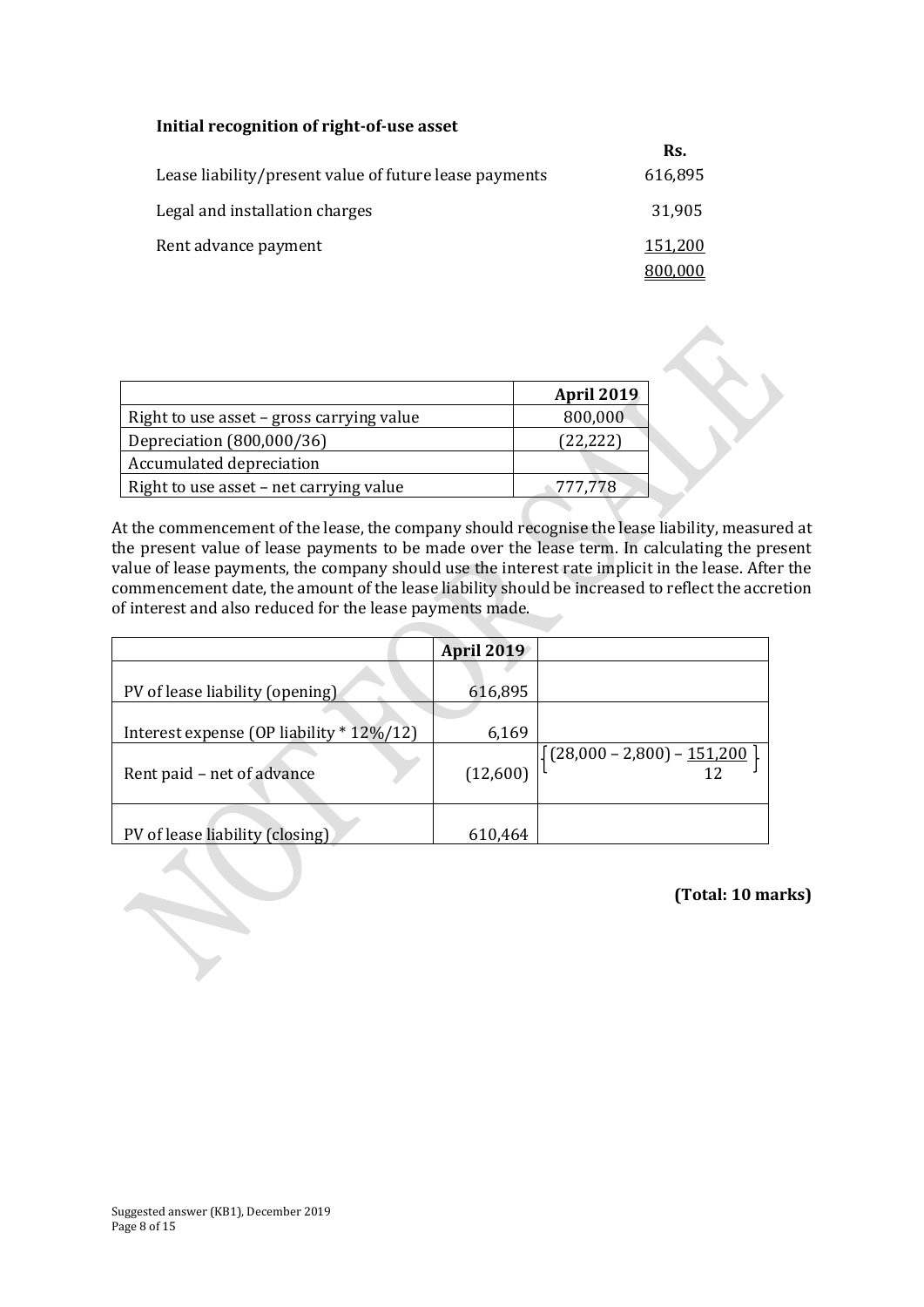#### **SECTION 2**

#### **Answer 06**

Relevant learning outcome/s: 2.1

### Study text reference: Pages 509 – 576

| Relevant learning outcome/s: 2.1<br>Study text reference: Pages 509 - 576 |               |               |                |                |                 |                |                |            |            |                 |            |               |
|---------------------------------------------------------------------------|---------------|---------------|----------------|----------------|-----------------|----------------|----------------|------------|------------|-----------------|------------|---------------|
|                                                                           |               |               |                |                |                 |                |                |            |            |                 |            |               |
| Jay PLC and it subsidiary                                                 |               |               |                |                |                 |                |                |            |            |                 |            |               |
| Consolidated Statement of Fianncial Position                              |               |               |                |                |                 |                |                |            |            |                 |            |               |
| As at 31 December 2018                                                    |               |               |                |                |                 |                |                |            |            |                 |            |               |
|                                                                           | $_{\rm IP}$   | <b>KPL</b>    | W <sub>1</sub> | W <sub>1</sub> |                 | W <sub>2</sub> | W <sub>3</sub> | W4         | Impairment | Inter co.       | post-acq   | <b>Total</b>  |
|                                                                           | <b>Rs.000</b> | <b>Rs.000</b> | <b>GW</b>      | Dep            | <b>Interest</b> | Asso.          | <b>URP</b>     | <b>URP</b> |            | <b>Balances</b> | profit     | <b>Rs.000</b> |
| <b>Assets</b>                                                             |               |               |                |                |                 |                |                |            |            |                 | allocation |               |
| Non-current assets                                                        |               |               |                |                |                 |                |                |            |            |                 |            |               |
| Property, plant and equipment                                             | 1,320,800     | 551,300       | 254,000        | (10, 542)      |                 |                |                |            |            |                 |            | 2,115,558     |
| Investments                                                               | 980,000       |               | (680,000)      |                |                 | (300,000)      |                |            |            |                 |            |               |
| Investment in associate $(1/2)$                                           |               |               |                |                |                 | 353,850        |                | (3,450)    | (4,000)    |                 |            | 346,400       |
| Brand name                                                                |               |               | 10,000         |                |                 |                |                |            |            |                 |            | 10,000        |
| Goodwill                                                                  |               |               | 286,081        |                |                 |                |                |            |            |                 |            | 286,081       |
|                                                                           | 2,300,800     | 551,300       | (129, 919)     | (10, 542)      |                 | 53,850         |                | (3,450)    | (4,000)    |                 |            | 2,758,039     |
| <b>Current assets</b>                                                     |               |               |                |                |                 |                |                |            |            |                 |            |               |
| Inventory                                                                 | 67,540        | 245,200       |                |                |                 |                | (1, 300)       |            |            |                 |            | 311,440       |
| Trade receivable                                                          | 145,700       | 197,900       |                |                |                 |                |                |            |            |                 |            | 343,600       |
| Amount due from KPL                                                       | 72,000        | $\sim$        |                |                |                 |                |                |            |            | (72,000)        |            |               |
| Cash and cash equivalent                                                  | 123,450       | 14,700        |                |                |                 |                |                |            |            | 12,000          |            | 150,150       |
|                                                                           | 408,690       | 457,800       |                |                |                 |                |                |            |            |                 |            | 805,190       |
| <b>Total assets</b>                                                       | 2,709,490     | 1,009,100     | (259, 838)     | (10, 542)      |                 | 53,850         | (1,300)        | (3,450)    | (4,000)    | (60,000)        |            | 3,563,229     |
| <b>Equity and liabilities</b>                                             |               |               |                |                |                 |                |                |            |            |                 |            |               |
| <b>Equity</b>                                                             |               |               |                |                |                 |                |                |            |            |                 |            |               |
| Stated capital                                                            | 1,200,600     | 400,000       | (400,000)      |                |                 |                |                |            |            |                 |            | 1,200,600     |
| Retained earnings                                                         | 1,131,890     | 388,300       | (120,000)      | (6, 325)       | (1, 515)        | 53,850         | (1,300)        | (3,450)    | (4,000)    |                 | (107, 320) | 1,330,130     |
|                                                                           | 2,332,490     | 788,300       | (520,000)      |                |                 |                |                |            |            |                 |            | 2,530,730     |
| Non-controlling interest                                                  |               |               | 273,632        | (4,217)        |                 |                |                |            |            |                 | 107,320    | 376,735       |
|                                                                           |               |               |                |                |                 |                |                |            |            |                 |            |               |
| Non-current liabilities                                                   |               |               |                |                |                 |                |                |            |            |                 |            |               |
| Retirement benefit obligation                                             | 145,600       | $\sim$        | 40,000         |                |                 |                |                |            |            |                 |            | 185,600       |
| Deferred consideration                                                    |               |               | 16,529         |                | 1,515           |                |                |            |            |                 |            | 18,044        |
| Deferred tax liability                                                    | 25,400        | 2,300         | 59,920         |                |                 |                |                |            |            |                 |            | 87,620        |
|                                                                           | 171,000       | 2,300         | 116,449        |                |                 |                |                |            |            |                 |            | 291,264       |
| <b>Current liabilities</b>                                                |               |               |                |                |                 |                |                |            |            |                 |            |               |
| Trade payables                                                            | 200,400       | 150,700       |                |                |                 |                |                |            |            |                 |            | 351,100       |
| Amounts due to JP                                                         |               | 60,000        |                |                |                 |                |                |            |            | (60,000)        |            |               |
| Accrued expenses                                                          | 5,600         | 7,800         |                |                |                 |                |                |            |            |                 |            | 13,400        |
|                                                                           | 206,000       | 218,500       |                |                |                 |                |                |            |            |                 |            | 364,500       |
| <b>Total equity and liabilities</b>                                       | 2,709,490     | 1,009,100     | (129, 919)     | (10, 542)      | ÷.              | 53,850         | (1,300)        | (3,450)    | (4,000)    | (60,000)        | $\omega$   | 3,563,229     |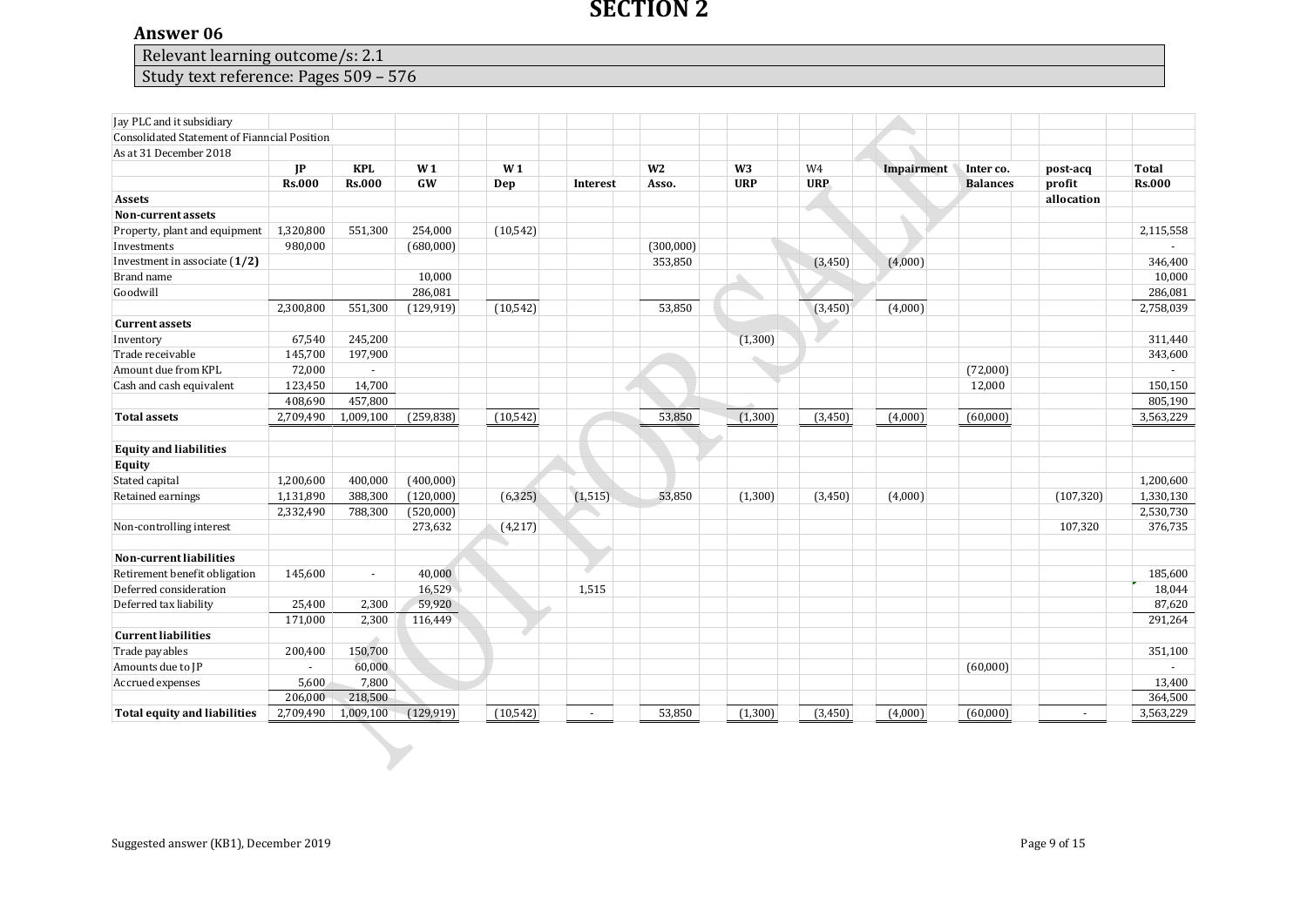| W1: Goodwill                |           |
|-----------------------------|-----------|
| Consideration paid          | 680,000   |
| Deferred consideration      | 16,529    |
| (20,000/1.1 <sup>2</sup> )  |           |
| <b>NCI</b>                  | 273,632   |
|                             | 970,161   |
| FV of net assets acquired   |           |
| Stated capital              | 400,000   |
| Retained earnings           | 120,000   |
| FV increase of land         | 24,000    |
| FV increase of building     | 230,000   |
| Deferred tax liability      | (71, 120) |
| $(24,000 + 230,000) * 0.28$ |           |
| Pension liability           | (40,000)  |
| <b>Brand name</b>           | 10,000    |
| Deferred tax asset          | 11,200    |
|                             | 684,080   |
| Goodwill                    | 286,081   |
|                             |           |
| <b>Excess depreciation</b>  |           |
| 230,000/20 * 11/12          | 10,542    |
|                             |           |
| Interest cost               | 1,515     |
| $(16,529 * 10\% * 11/12)$   |           |
|                             |           |
|                             |           |

| W2: Investment in associate          |         |
|--------------------------------------|---------|
| Cost                                 | 300,000 |
| Share of post acqusition profit      | 53,850  |
| $(389,500 - 210,000) * 0.3$          |         |
| (Dividends already deducted from RE) |         |
|                                      |         |
|                                      |         |
| URP (46,000/100) * 25 * 30%          | (3,450) |
| Impairment                           |         |
|                                      | 346,400 |
| Dr: Investment in associate          |         |
| Cr: Consolidated retained earnings   |         |

z.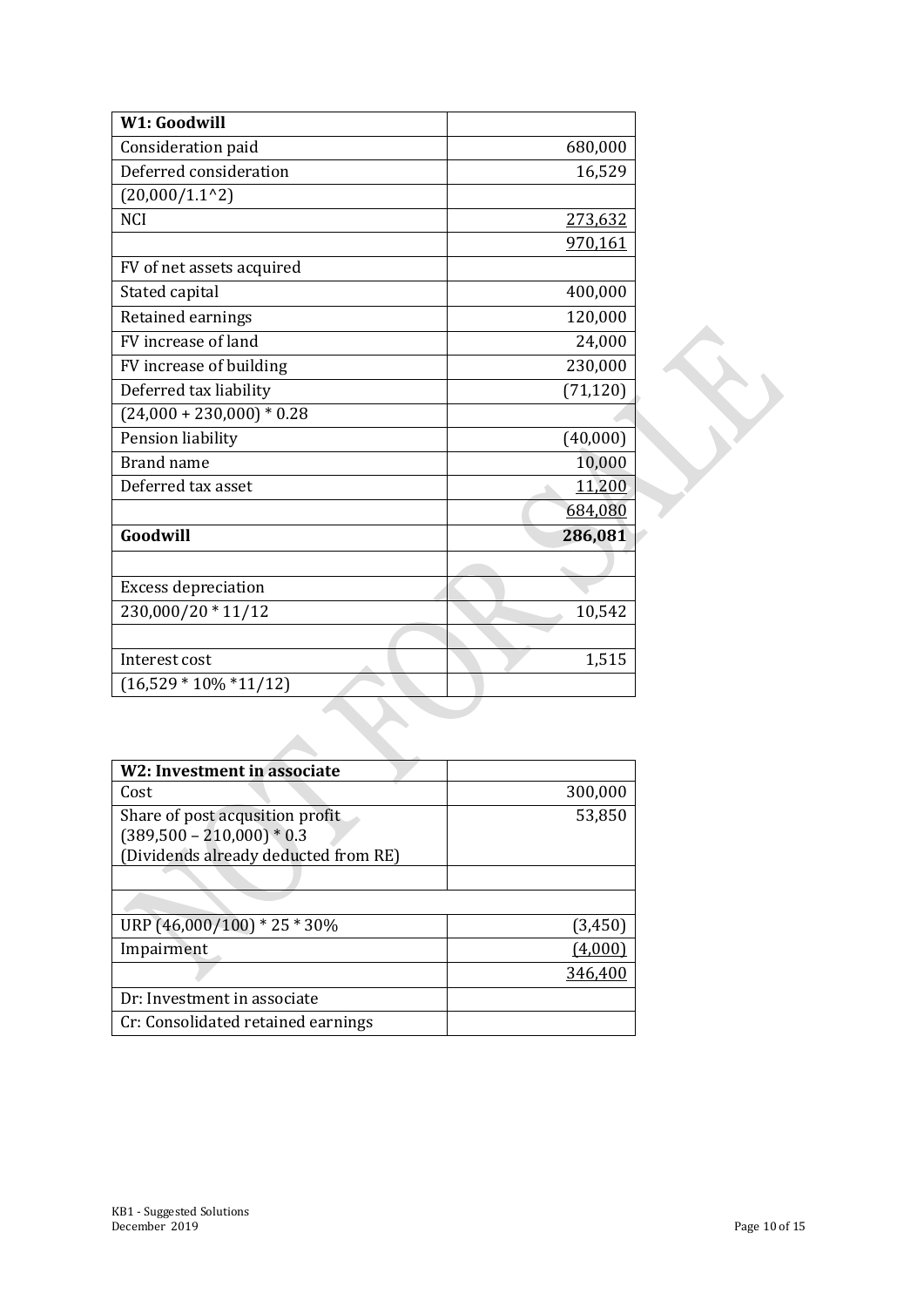| W3: Sales by QPL to KPL           |       |
|-----------------------------------|-------|
| <b>HRP</b>                        | 1,300 |
| $(52,000 * 20/120) * 30\% * 50\%$ |       |
| Dr: Reatined earnings             |       |
| Cr: Group inventory               |       |

| W4: Sales by JP to QPL      |        |
|-----------------------------|--------|
| URP $(46,000 * 25%)$        | 11,500 |
| Dr: Retained earnings       |        |
| Cr: Investment in associate |        |

| W5: Allocation of post acq. profit |         |
|------------------------------------|---------|
| Retained earnings                  |         |
| KPL $(268,300 * 60%)$              | 160,980 |
| NCI                                | 107,320 |
|                                    | 268,300 |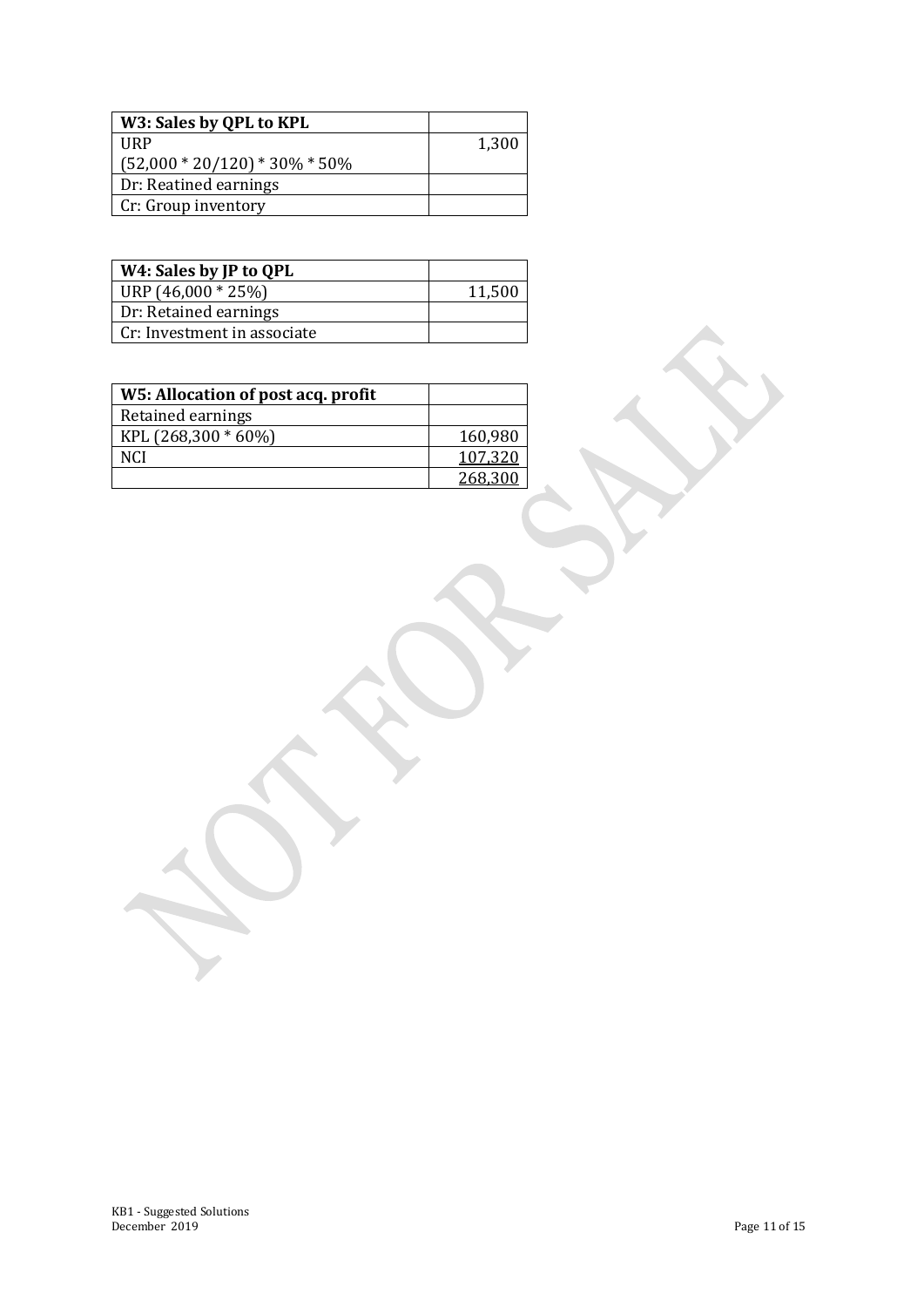| Relevant learning outcome/s: 2.2      |  |
|---------------------------------------|--|
| Study text reference: Pages 618 – 626 |  |
|                                       |  |

(a)

(i)

If the major components of an item of property, plant and equipment have significantly different patterns of consumption of economic benefits, an entity should allocate the initial cost of the asset to its major components and depreciate each such component separately over its useful life**.**

| Component             | <b>Gross carrying</b><br>value | <b>Depreciable</b><br>amount | Annual<br>depreciation | Net carrying<br>value | <b>Annual</b><br>maintenance cost |
|-----------------------|--------------------------------|------------------------------|------------------------|-----------------------|-----------------------------------|
|                       | Rs. million                    | Rs. million                  | Rs. million            | Rs. million           | Rs. million                       |
| <b>Main body</b>      | 3.75                           | 3.38                         | 0.34                   | 3.41                  | 0.36                              |
| <b>Metal</b><br>cover | 1.50                           | 1.50                         | 0.19                   | 1.31                  | 0.18                              |
| Wooden<br>base        | 2.25                           | 2.14                         | 0.43                   | 1.82                  | 0.12                              |
|                       | 7.50                           | 7.01                         | 0.95                   | 6.55                  | 0.66                              |

As computed above, the depreciation charge of the machine for the year is Rs. 0.95 million. Also, the annual maintenance cost of the machine is Rs. 0.66 million. Both of these amounts were initially included in the cost of inventory. Subsequently with sale of these inventory, both costs were charged to profit or loss as cost of sales.

The net carrying value of Rs. 6.55 million should be presented in the statement of financial position as at 31 March 2019.

#### (ii)

Banning the usage of the machine by the government with effect from 1 April 2023 shows an indication that the machine is impaired. NPA is therefore required to review the recoverable value, useful life and residual value in order to take account of the changed circumstances.

|                                                    |        |              | Rs. million |
|----------------------------------------------------|--------|--------------|-------------|
| Net carrying value as at 1 April 2019              | 6.55   |              |             |
| Depreciation from April 2019 to June 2019 (0.95/4) | (0.24) |              |             |
| Net carrying value as at 30 June 2019              | 6.31   |              |             |
|                                                    |        |              |             |
| Value in use as at 30 June 2019                    |        |              | Rs. million |
| PV of cash inflows                                 |        |              | 5.93        |
| Cash outflows                                      | СF     | DCF @ $12\%$ |             |
| 30.06.2020                                         | 0.5    | 0.893        | (0.45)      |
| 30.06.2021                                         | 0.75   | 0.797        | (0.60)      |
| 30.06.2022                                         | 1.25   | 0.712        | (0.89)      |
|                                                    |        |              | 4.00        |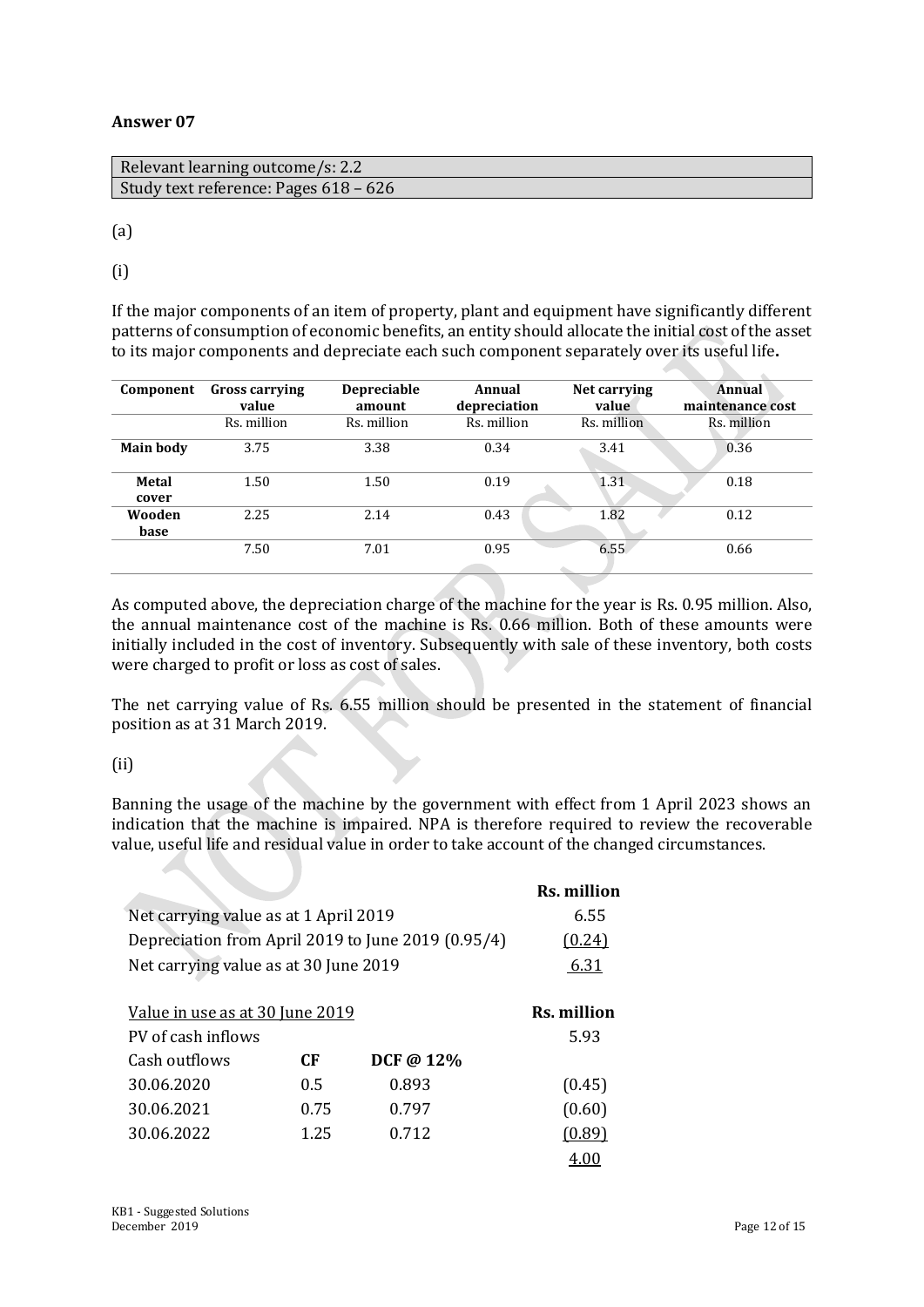| Fair value less cost to sell as at 30 June 2019 | Rs. million |
|-------------------------------------------------|-------------|
| Selling price                                   | 3.80        |
| Less: Commission $@$ 5%                         | (0.19)      |
|                                                 | 3.61        |

The net carrying value of the machine as at 30 June 2019 was Rs. 6.31 million, whereas the recoverable value was only Rs. 4 million (which is the higher of the value in use (Rs. 4 million) and FV less cost to sell (Rs. 3.61 million). Hence the impairment loss of Rs. 2.31 million (6.31 – 4) should be recognised in profit or loss **.**

The revised useful life of the entire machine as at 30 June 2019 is 3 years and 9 months. Hence the depreciation expense for period July 2019 to March 2020 would be Rs. 0.8 million  $(4/3.75 *$ 0.75). The net carrying value of the machine, which will be shown in the statement of financial position as at 31 March 2020, would be Rs. 3.2 million (4 – 0.8).

#### (iii)

Events after the end of the reporting period are those events that occur between the end of the reporting period and the date when the financial statements are authorised for issue. There are two types of events.

- 1. Those that provide evidence of conditions that existed at the end of the reporting period (adjusting events after the end of the reporting period); and
- 2. Those that are indicative of conditions that arose after the end of the reporting period (non-adjusting events after the end of the reporting period)

In this case NPA's reporting period ends on 31 March 2019 and the financial statements were authorised for issue on 10 July 2019. The government issued banning rules for the use of the machine on 30 June 2019.

Since the imposition of the new law provides an indication of a condition that arose after the end of the reporting period, this has to be treated as a non-adjusting event.

An entity should not adjust the amounts recognised in its financial statements to reflect nonadjusting events after the end of the reporting period.

However, NPV should disclose the non-adjusting event (the nature of the event, and an estimate of its financial effect as calculated in part (ii) above).

(b)

#### **Allocation of discount to Tehan**

The contract includes a discount of Rs. 5,000 on the overall transaction (Rs. 83,000 – Rs. 78,000), which is allocated proportionately to the three services in the contract when applying the relative standalone selling price method. However, because Venix regularly sells cleaning and maintenance services together as a bundle for Rs. 45,000 (at a Rs. 5,000 discount compared to its total selling price of Rs. 50,000 (Rs. 28,000 + Rs. 22,000)) and security services for Rs. 33,000, there is evidence that the entire discount should be allocated to the cleaning and maintenance services.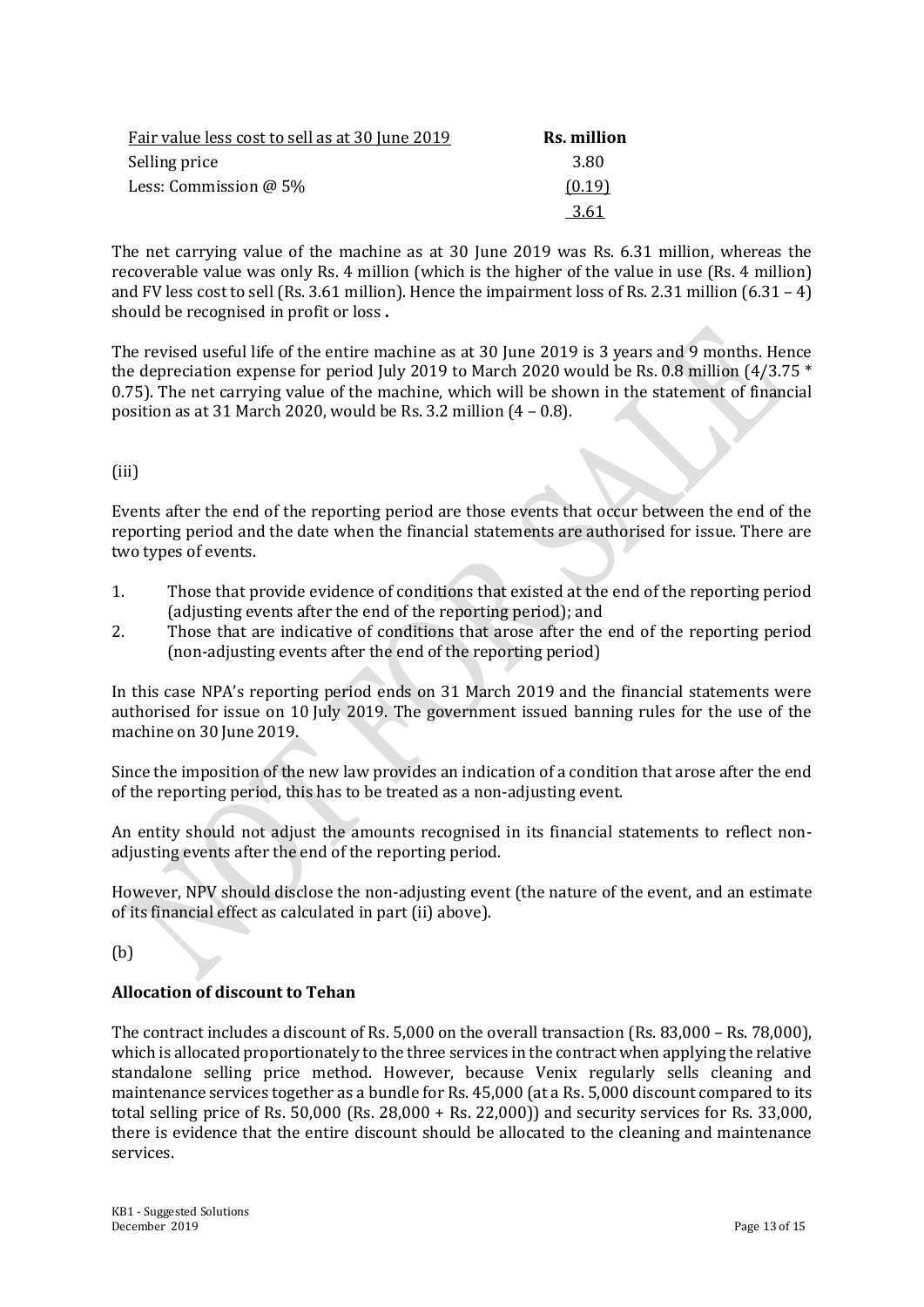| <b>Performance</b> | <b>Standalone</b> | Price<br>allocation | <b>Calculation</b>         | <b>Discount</b><br>allocation |  |
|--------------------|-------------------|---------------------|----------------------------|-------------------------------|--|
| obligation         | selling price     |                     |                            |                               |  |
| <b>Security</b>    | 33.000            | 33,000              |                            | -                             |  |
| <b>Cleaning</b>    | 28,000            | 25.200              | $(45,000/50,000 * 28,000)$ | 2,800                         |  |
| <b>Maintenance</b> | 22.000            | 19,800              | $(45,000/50,000 * 22,000)$ | 2,200                         |  |
|                    | 83.000            | 78.000              |                            | 5,000                         |  |

#### **Allocation of discount to NTP (Pvt) Ltd**

As the discount attributable to each bundle is not the same and the analysis of the services in each bundle does not provide observable evidence that the discount relates to just one or two services, the discount of Rs. 10,000 should be allocated to all three services proportionately as shown below.

| <b>Performance</b> | <b>Standalone</b><br>selling price | Price<br>allocation | <b>Calculation</b>         | <b>Discount</b><br>allocation |
|--------------------|------------------------------------|---------------------|----------------------------|-------------------------------|
| obligation         |                                    |                     |                            |                               |
| <b>Security</b>    | 30,000                             | 26,000              | $(65,000/75,000 * 30,000)$ | 4,000                         |
| <b>Cleaning</b>    | 25,000                             | 21,667              | $(65,000/75,000 * 25,000)$ | 3,333                         |
| <b>Maintenance</b> | 20.000                             | 17,333              | $(65,000/75,000 * 20,000)$ | 2.667                         |
|                    | 75,000                             | 65,000              |                            | 10,000                        |

**(Total: 25 marks)**

A